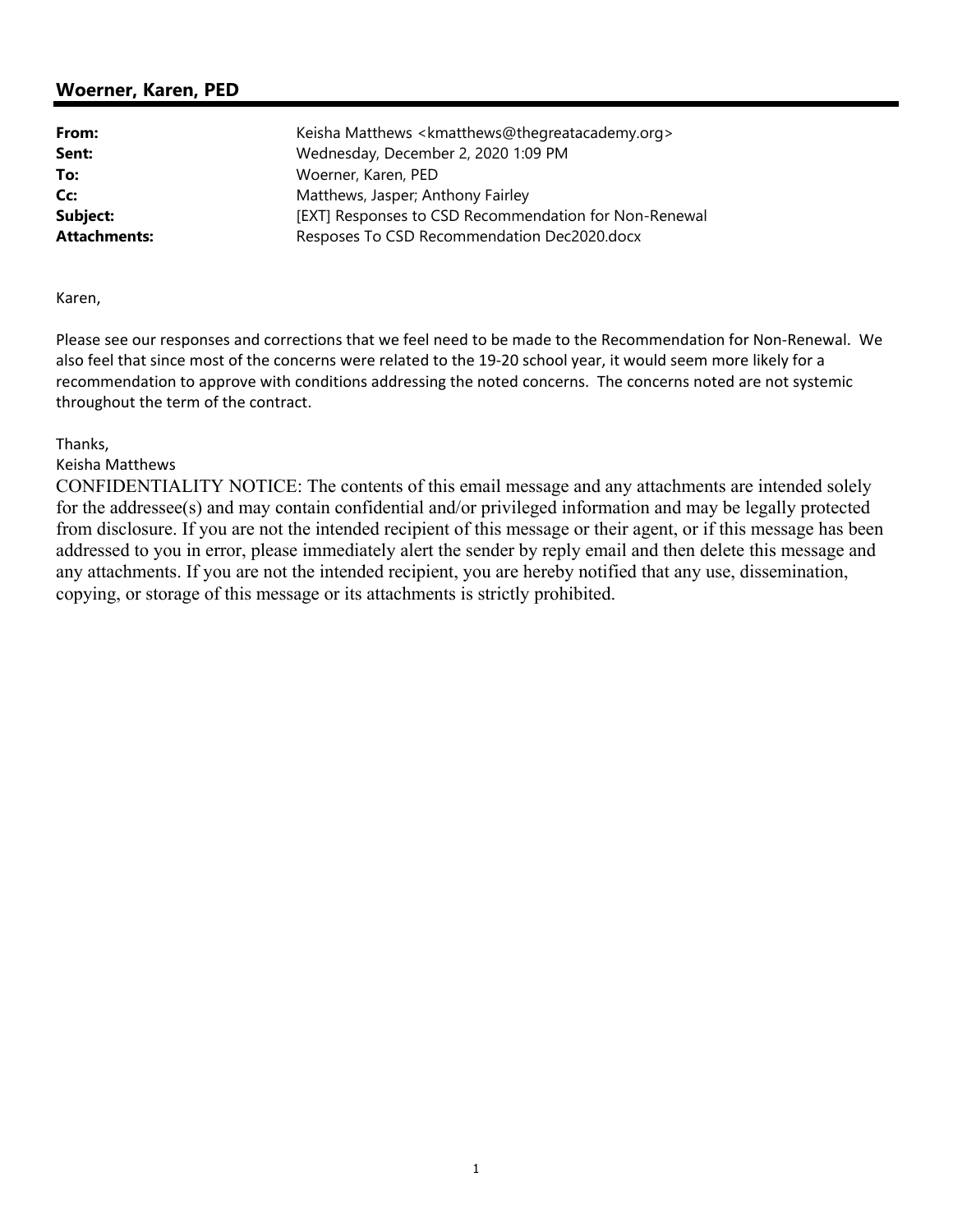## **TGA Response to CSD Recommendation for Non-Renewal**

In addition to the **academic concerns** noted above, for 2019-2020, the school's performance on the organizational framework indicates recurring compliance concerns over the life of the current contract. Most recently, the school met standards in nine (9) of 18 indicators, working to meet the standard in seven (7) indicators, and falls far below standard in two (2) indicators (financial-related). *Organizational Framework 19-20*

*Meets or Exceeds - 9 of 18 = 50% Working to Meets – 7 of 18 = 39% Falls Far Below – 2 of 18 = 9%* 

The areas of concern include, but are not limited to:

• **Repeat non-compliance in protecting the rights of students with special needs including lack of direct services (using accommodations or modifications available in Edgenuity and tutoring support in lieu of direct services), services not being provided as described in Individualized Education Plan (IEP) files, inconsistent or incorrect calculations when determining levels of service (by hours) and appropriate setting designations, and no direct service logs generated**

*Not "in lieu of direct services" – It's in addition to. Special Education support provided during Edgenuity, face-to-face, small-group, pullout, and ancillary. The GREAT Academy embraces a Full Inclusion and special education services are provided in the general education setting. TGA is more than willing to work with its Special Education Liaison and CSD to develop a written plan to satisfy CSD's concern, similar to what you mentioned in the phone call last night concerning Southwest Secondary.*

- **Financial concerns being reviewed by School Budget Bureau (primarily lease concerns reported in audits) and by the NM Attorney General (regarding alleged issues with double-billing and schoolowned vehicles) – see complaint documentation provided by the school**
- **Repeat concerns regarding recurrent student enrollment (66.36% and 71.54% for the last two years) and staff turnover rates (50% and 33% in last two years); in addition student withdrawal**  *within* **the school year was 37% and 40%**

*As noted in CSD's Part A Data Analysis (page 15), TGA's Teacher Retention Rate is listed below. Note that this is a consistent upward trend. The 33% noted in the paragraph above is not noted in CSD's Part A Data Analysis. This is an error. Please correct. It should also be noted that VI-A.03:4d) General Info is not listed on the Organizational Framework Chart. Nor is it a part of the WebEPSS for years 2019-2020, 2017-2018, 2016-2017. We are not sure why there is this inconsistency in the monitoring.*

- *2018 – 50% (1 teacher left to care for her husband who had been diagnosed with terminal cancer. 1 teacher recruited to be the head administrator at the private school where his 3 children attend.*
- *2019 – 50% (TGA worked with a foreign exchange company and hired 2 teachers from The Philippines. As a cost saving measure, these two teachers shared an apartment. One*  left to take a job at a traditional school district because he preferred a more *traditional teaching position over TGA's hybrid model. Since the two shared transportation, the other teacher left also.*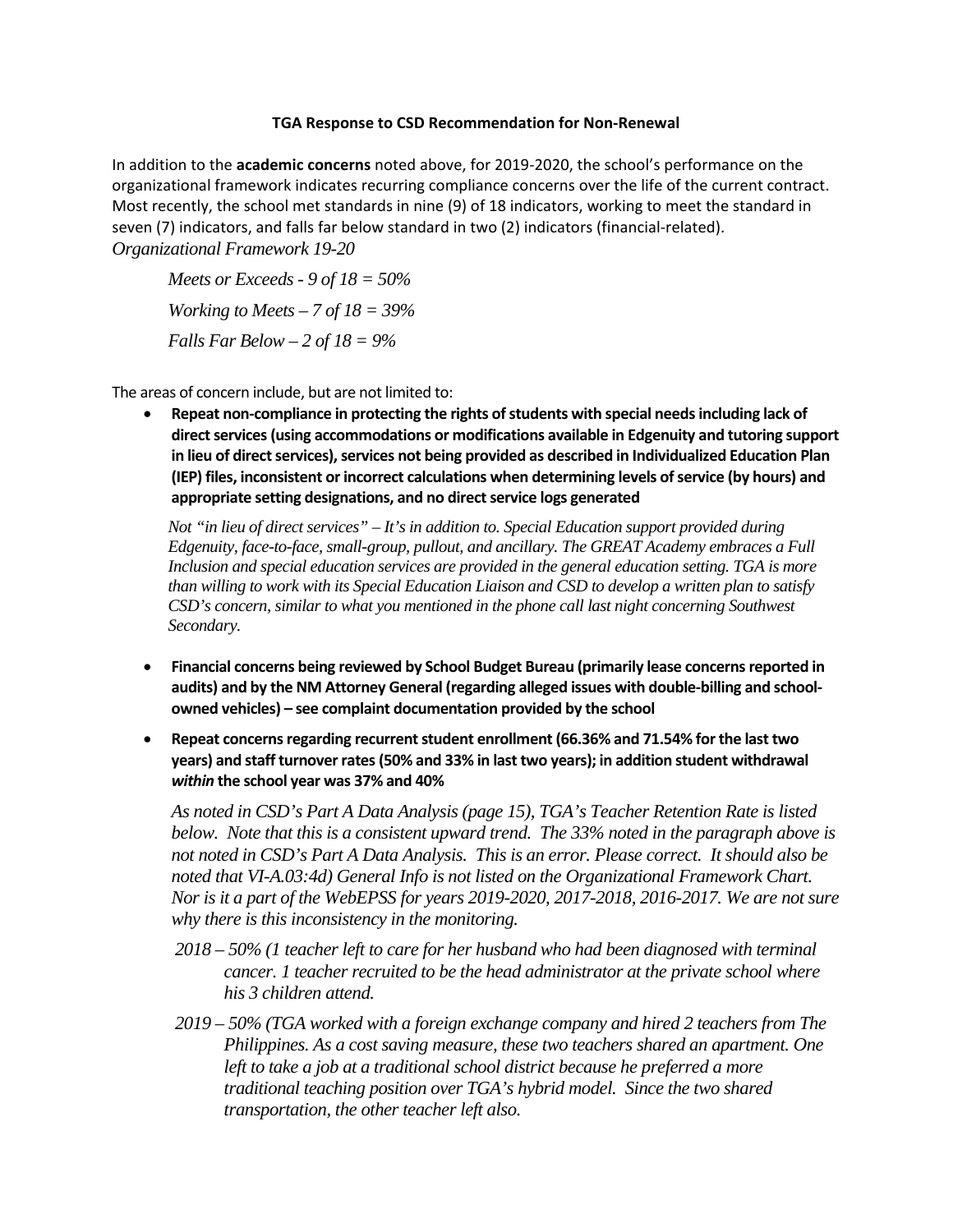*2020 – 67%*

*2021 – 75%*

*The 80% Retention Rate is a goal. Due to our small number of staff, losing one or two puts us above the noted 20%. In addition, with the current teacher shortage, teachers have more options of schools to choose from. Our school day is from 8:30a-5:30p. This is longer than what most teachers are accustomed to. Some teachers will make the commitment to working the longer day, but after a period of time, because of family and other commitments, they choose to seek employment at a school with a more traditional schedule, so they get off earlier.*

- **Repeat non-compliance with fully implementing Next Step Plans for students**
- **Noncompliance in 2019-2020 regarding requirements to have accurate reporting of contract personnel FTEs and salaries in STARS**

*This was merely a coding error in 1 of 4 years of the contract. 1 out of hundreds of codes does not rise to a systemic issue.* 

• **Other concerns in 2019-2020 include lack of timely McKinney Vento training and lacking three officers on the Governing Board.**

*During the 19-20 site-visit, it was noted, Mrs. Matthews had completed the Level 1 McKinney Vento training. At the site visit at the beginning of March 2020, it was brought to the school's attention that there was a Level 2 training that also needed to be done. There had been no communication about this training, so it was not done at this time. This training was completed and the certificate proving such was provided to CSD a week after it was pointed out. The training was completed well before the end of the school year.*

*It should also be noted that, in relation to III-A.02 Educational Plan: Protecting the rights of all Students where McKinney Vento is addressed, TGA had the following performance:* **2016-17 MEETS STANDARD 2017-18 MEETS STANDARD 2018-19 MEETS STANDARD 2019-20 WORKING TO MEET STANDARD**

*This concern in no way is a pervasive issue across the term of the contract. (\*See references to CSD Monitoring for this indicator at the end of this document.)* 

• **Noncompliance in 2019-2020 regarding requirements to have background checks, involving two personnel, which were due to a glitch in the Gemalto system (See email evidence provided)**

*Because we provided evidence that this was not the fault of The GREAT Academy, we don't feel this should be in the report as a noncompliance. In addition, The GREAT Academy assisted another charter school with background checks. 19-20 is 1 of 4 years of the contract and was not systemic.*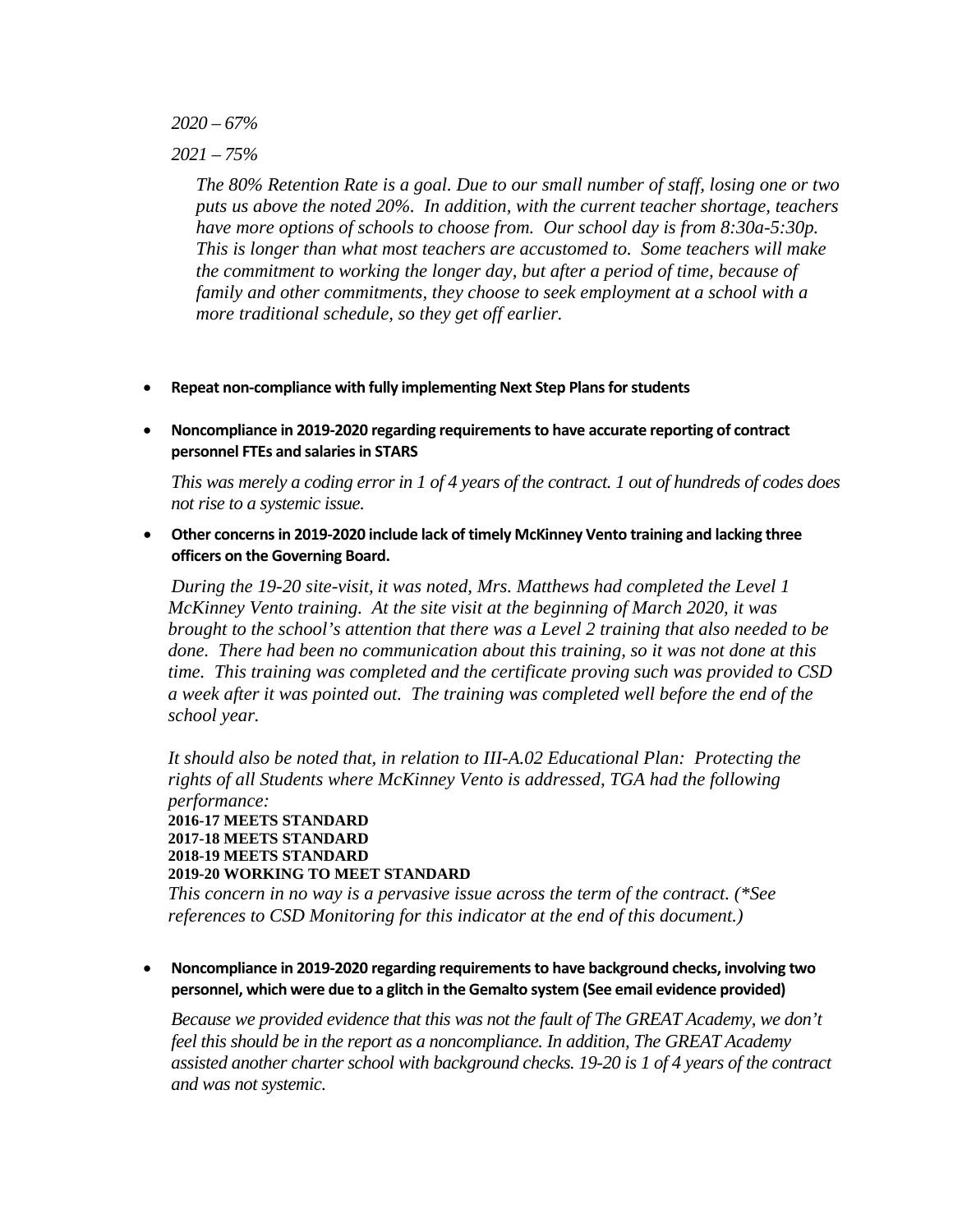**The school's most recently published financial audit report indicates seven (7) findings including two (2) that are repeats, three (3) material weaknesses, and one (1) significant deficiency. Issues with the lease are included in one material weakness finding and in a separate significant deficiency finding.** 

*For the FY 19-20 audit, only 3 of the 4 findings attributed to the school. Report fails to take in consideration the audits in full 4 year term of the contract. The school only received 1 finding for FY 17 and 18. FY 16 there were 2 findings.*

**The school's funded membership has decreased from 223 to 158 (FY16-17 to FY19-20) and the school's 40-Day enrollment in FY20-21 was 115. According to the first reporting period of this fiscal year, the school's membership is approximately 75% of budget despite the schools stated efforts to recruit new students.**

**The school spent an average of 43.25% of its annual operating budget on instructional costs (categories 1100, 2100, and 2200) over the last four (4) years, over 20% less than the 68% recommended per 2020 NM HB002. The percentage of operating budget spent on administrative support has averaged 35.25%, with funded enrollment averaging 183 students per year. Throughout the contract years, the school is amongst the lowest in dollar per dollar spending in instructional supports and highest in administrative supports.**

*As noted in TGA's response to the CSD's Preliminary Analysis, during the term of our contract, the school has gone through a number of changes. First, a few years ago we rebranded our night program from The Second Chance Program to the Bridge 2 Success Program. We realized that some of The Second Chance students were only interested in receiving a high school diploma. When we analyzed the difference between the night students that completed the program vs the night students that didn't, we discovered that the night students who were enrolled in CNM dual credits classes were more likely to complete his or her high school diploma. Therefore, we rebranded the program to the Bridge 2 Success Program requiring more participation in our CNM dual credit program. After this change we saw a slight drop in enrollment, but we saw a substantial increase in night student graduation. Next, we experienced a slight enrollment decrease after the "Age Cap" legislation (HB5) passed. This was very difficult for some of our over-aged students that returned to school to better their lives and the lives of their families. For example, our oldest night school graduate was 48 years old. He was up for a promotion at his job but could not accept it because it required a high school diploma. He completed his high school diploma in our night school. At the graduation ceremony he spoke about never giving up and the support he received from TGA teachers. He spoke about the many hurdles that he had to jump in life and said it took him 20 years to get his high school diploma and there was not a dry eye in the building. Lastly, like most of the schools in the state, we saw an enrollment decrease after the Covid-19 school closures. Over the last few months, because of our different program offerings, we have seen an increase in enrollment. And we anticipate that the enrollment trends will increase over the next few years.*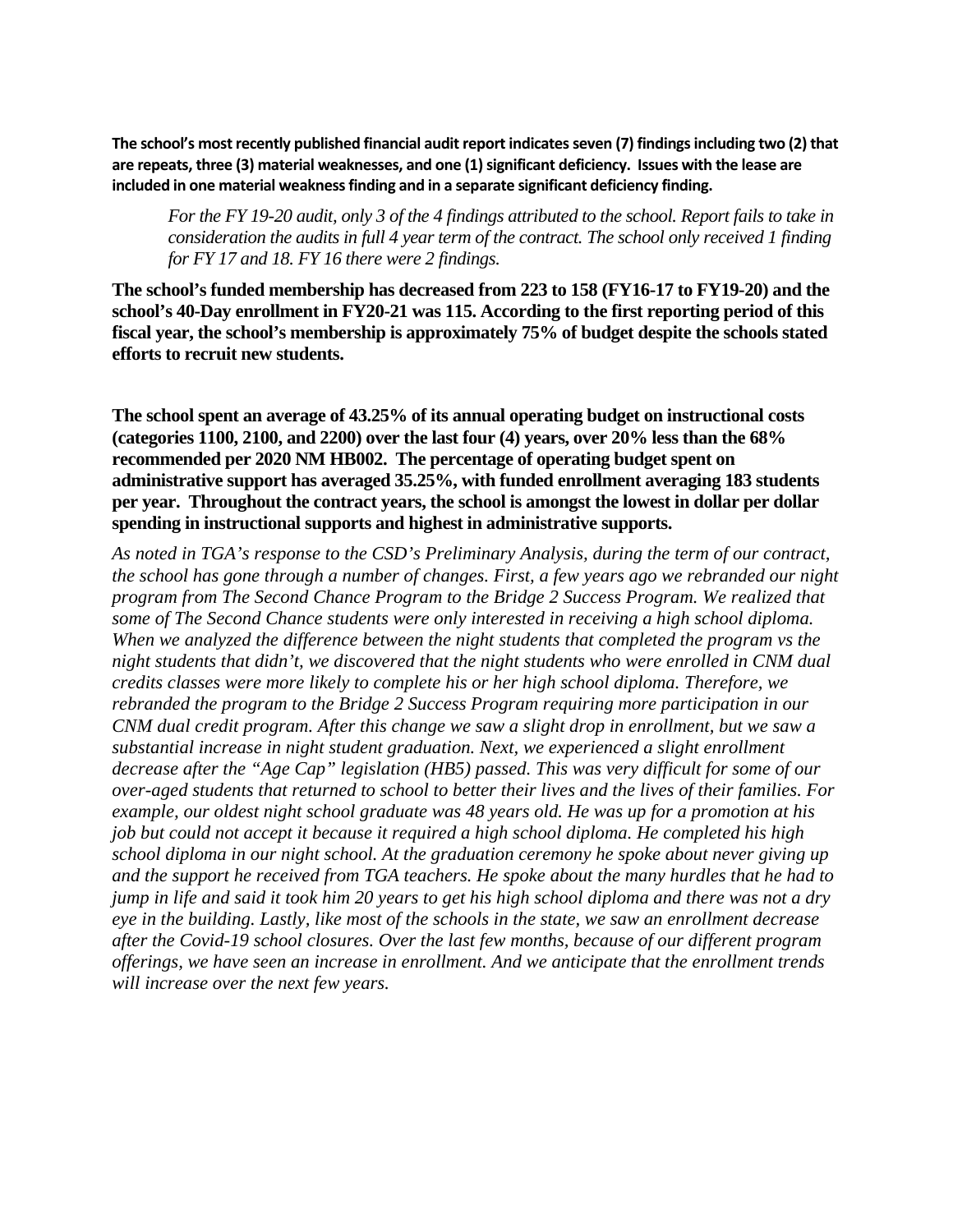**The school has the support of a non-profit foundation, The GREAT Academy Foundation, Inc. As the school noted in its response, two material weakness findings and two findings of other matters in the most recently published audit were attributable to the foundation, which is listed a component unit of the school in the audit reports.**

**There is a potentially substantial concern regarding conflict of interest and an appearance of impropriety as the foundation board members include the Head Administrator (who is also listed as the Registered Agent for the corporation), the Secretary of the school's governing board, and a staff member (who serves as President of the Foundation).**

*Incorrect. Mr. Matthews and Mr. Lui were founding board members and have not been on the foundation board since 2013, 7 years.*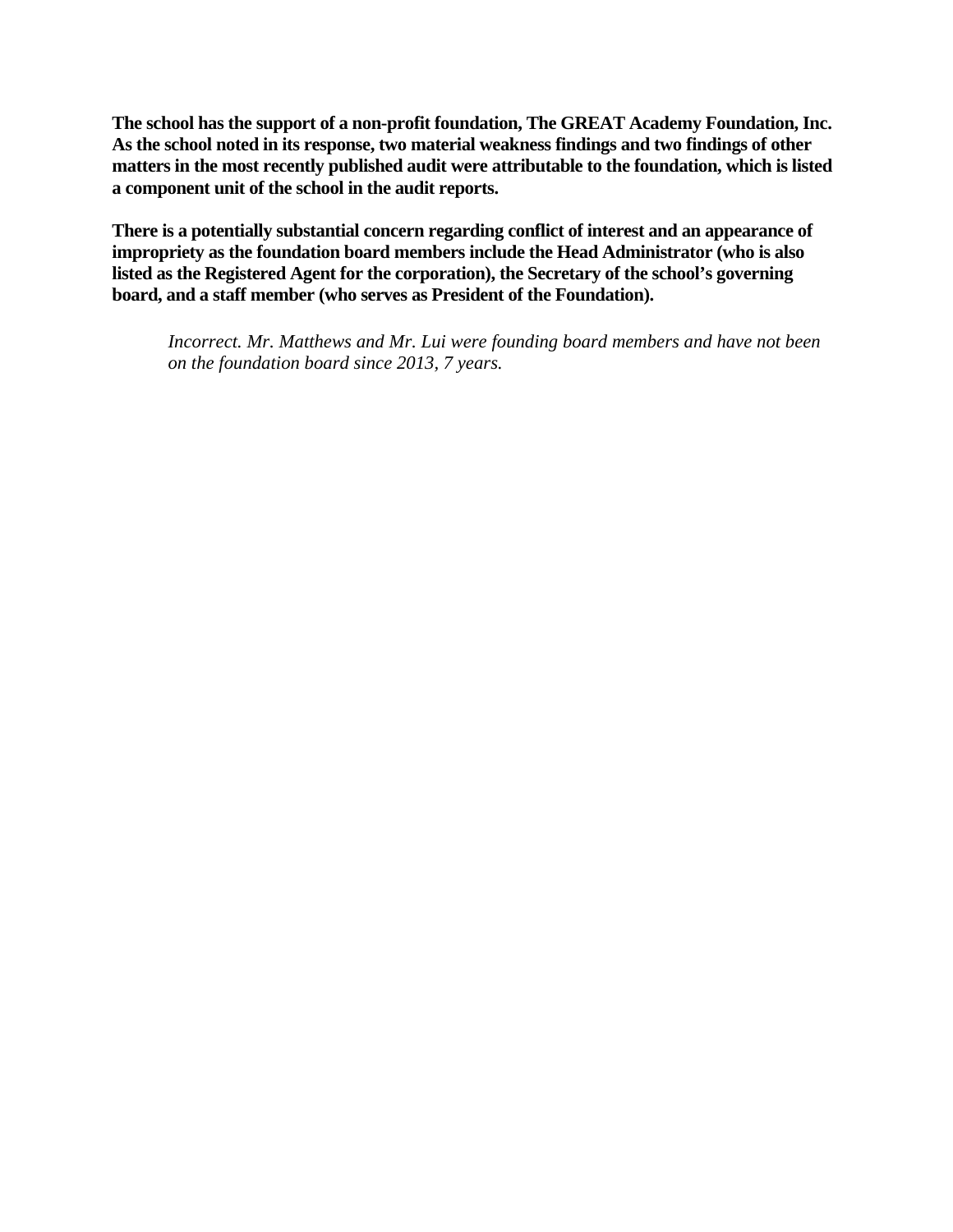### **THE GREAT ACADEMY MCKINNEY VENTO – MONITORING REPORTS**

**From Public Education Commission (PEC) Performance Framework Summary Chart at bottom of Recommendation III-A.02 Educational Plan: Protecting the rights of all Students (see below) 2016-17 MEETS STANDARD 2017-18 MEETS STANDARD 2018-19 MEETS STANDARD 2019-20 WORKING TO MEET STANDARD**

#### **Public Education Commission (PEC) Performance Framework**

| <b>The GREAT Academy</b>                                                                            | 2016-2017                                       | 2017-2018                                                                                                                             | 2018-2019                                                                             | 2019-2020                                 |
|-----------------------------------------------------------------------------------------------------|-------------------------------------------------|---------------------------------------------------------------------------------------------------------------------------------------|---------------------------------------------------------------------------------------|-------------------------------------------|
| Category I. Academic Performance Framework                                                          |                                                 |                                                                                                                                       |                                                                                       |                                           |
| I-A.00 NM A-F School Grading System                                                                 | Meets (or Exceeds) Standard                     |                                                                                                                                       | alls Far Below for Does Not Meeti Standard Palm Far Below for Does Not Meeti Standar  |                                           |
| I-A.01 Required Academic Performance Indicators                                                     |                                                 | (fix for Below for Does Not Meet) Standard   Fails Far Belme for Does Not Meet) Standard (Fails Far Below (or Does Not Meet) Standard |                                                                                       |                                           |
| 1-A.02 Optional Supplemental Indicators (school specific items in charter)                          | Not Applicable                                  | Not Applicable                                                                                                                        | Not Applicable                                                                        | Not Applicable                            |
| Category II. Financial Performance Framework                                                        |                                                 |                                                                                                                                       |                                                                                       |                                           |
| II-A.00-06 Operating Budget/Audits/PeriodicReports/Expenditures/Reimbursements/AuditReviews/Meals   | Meets (or Exceeds) Standard                     | Meets (or Exceeds) Standard                                                                                                           | Meets (or Exceeds) Standard                                                           | Meets (or Exceeds) Standard               |
| Category III. Organizational Performance Framework                                                  |                                                 |                                                                                                                                       |                                                                                       |                                           |
| III-A.00 Educational Plan: material terms of the approved charter application                       | Meets (or Exceeds) Standard                     | Meets (or Exceeds) Standard                                                                                                           | Meets (or Exceeds) Standard                                                           | Meets (or Exceeds) Standard               |
| III-A.01 Education Plan: applicable education requirements                                          | (Us Far Below for Does Not Meet) Stands         | Meets (or Exceeds) Standard                                                                                                           | Working to Meet Standard                                                              | Meets (or Exceeds) Standard               |
| III-A.02 Education Plan: protecting the rights of all students                                      | Meets (or Exceeds) Standard                     | Meets (or Exceeds) Standard                                                                                                           | Meets (or Exceeds) Standard                                                           | Working to Meet Standard                  |
| III-A.03 Educational Plan: protecting the rights of students with special needs (IDEA, 504, gifted) | Working to Meet Standard                        | Meets (or Exceeds) Standard                                                                                                           | Working to Meet Standard                                                              | Working to Meet Standard                  |
| <b>III-A.04</b> Educational Plan: protecting the rights of English Language Learners (Title III)    | <b>Working to Meet Standard</b>                 | Working to Meet Standard                                                                                                              | Working to Meet Standard                                                              | Meets (or Exceeds) Standard               |
| III-A.05 Educational Plan: complying with the compulsory attendance laws                            | <b>Working to Meet Standard</b>                 | Meets (or Exceeds) Standard                                                                                                           | Meets (or Exceeds) Standard                                                           | Meets (or Exceeds) Standard               |
| III-A,06 Educational Plan: meet their recurrent enrollment goals                                    | <b>Working to Meet Standard</b>                 | Working to Meet Standard                                                                                                              | Working to Meet Standard                                                              | Working to Meet Standard                  |
| IV-A.00 Business Management & Oversight: meeting financial reporting and compliance requirements    | <b>Ris Far Below ror Does Not Meet; Standar</b> | Working to Meet Standard                                                                                                              | alls Far Beiger in: Does Not Meet: Standard (Falls Far Beigw for Does Not Meet) Stand |                                           |
| IV-A.01 Business Management & Oversight: following generally accepted accounting principles         | Meets (or Exceeds) Standard                     | Working to Meet Standard                                                                                                              | Working to Meet Standard                                                              | allis far Below (or Does Not Meet) Stands |
| V-A.00 Governance and Reporting: complying with governance requirements                             | Meets (or Exceeds) Standard                     | Meets (or Exceeds) Standard                                                                                                           | Meets (or Exceeds) Standard                                                           | Working to Meet Standard                  |
| V-A.01 Governance and Reporting: holding management accountable                                     | Meets (or Exceeds) Standard                     | Meets (or Exceeds) Standard                                                                                                           | Meets (or Exceeds) Standard                                                           | Meets (or Exceeds) Standard               |
| VI-A.00 Employees: meeting teacher and other staff credentialing requirements                       | <b>UILFar Below for Does Not Meeti Standa</b>   | Meets (or Exceeds) Standard                                                                                                           | Meets (or Exceeds) Standard                                                           | Meets (or Exceeds) Standard               |
| VI-A.01 Employees: respecting employee rights                                                       | Meets (or Exceeds) Standard                     | Meets (or Exceeds) Standard                                                                                                           | Working to Meet Standard                                                              | Working to Meet Standard                  |
| VI-A.02 Employees: completing required background checks                                            | Meets (or Exceeds) Standard                     | Meets (or Exceeds) Standard                                                                                                           | Meets (or Exceeds) Standard                                                           | Working to Meet Standard                  |
| VII-A.00 School Environment: complying with facilities requirements                                 | Meets (or Exceeds) Standard                     | alls Fall Below for Does Not Meeti Stands                                                                                             | Working to Meet Standard                                                              | Meets (or Exceeds) Standard               |
| VII-A.01 School Environment: complying with health and safety requirements                          | Working to Meet Standard                        | Meets (or Exceeds) Standard                                                                                                           | Meets (or Exceeds) Standard                                                           | Meets (or Exceeds) Standard               |
| VII-A.02 School Environment: handling information appropriately                                     | Meets (or Exceeds) Standard                     | Meets (or Exceeds) Standard                                                                                                           | Working to Meet Standard                                                              | Working to Meet Standard                  |
| Category: Organizational Performance Framework                                                      |                                                 |                                                                                                                                       |                                                                                       |                                           |
| School Specific Terms: data on any terms specified in the school's Performance Framework            | Not Applicable                                  | No Current Compliance Concern                                                                                                         | Not Applicable                                                                        | Not Applicable                            |

**-**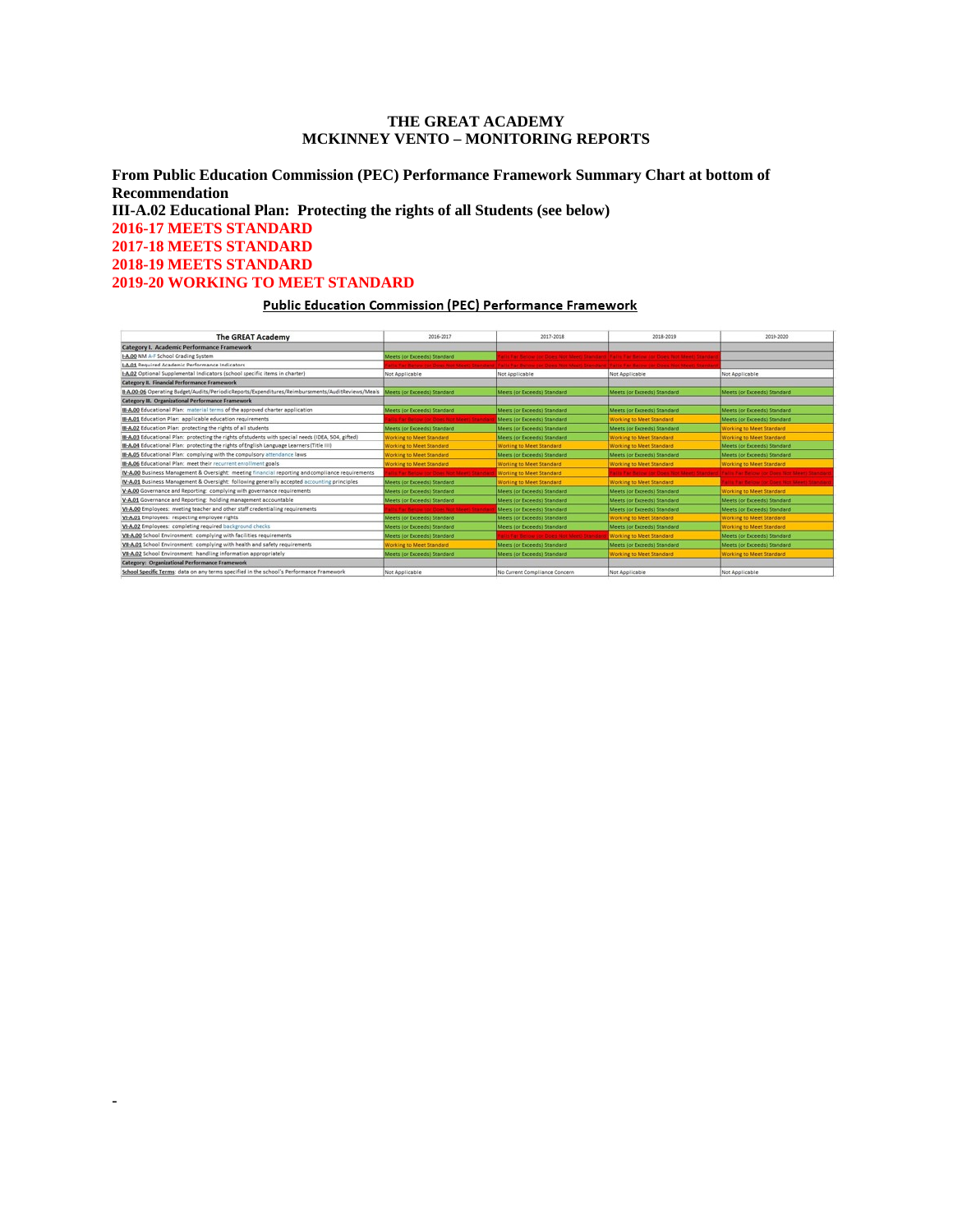# **2016-17 Monitoring Report, Page 7 of 20 III-A.02: Educational Plan Rating MEETS STANDARD**

| <b>SEA Status</b>          | Meets Standard FINAL                                                                                                                                                                                                                                                                                                                                                                                                                                                                                                    |
|----------------------------|-------------------------------------------------------------------------------------------------------------------------------------------------------------------------------------------------------------------------------------------------------------------------------------------------------------------------------------------------------------------------------------------------------------------------------------------------------------------------------------------------------------------------|
| <b>LEA Status</b>          | In Progress                                                                                                                                                                                                                                                                                                                                                                                                                                                                                                             |
| Comments by SEA            | 9.15.17 PED Rating: The PED has rated this indicator "Meets Standard." The PED, at this time, has not<br>been presented with any evidence that the school is not protecting the rights of all students as required by III-<br>A.02: Education, Plan.                                                                                                                                                                                                                                                                    |
|                            | 3/21/17<br>RtI/SAT                                                                                                                                                                                                                                                                                                                                                                                                                                                                                                      |
|                            | During the site visit, team members saw evidence that the school has an RtI/Sat Plan. During the visit, we saw<br>evidence of current SAT files. These files included health screening documents, interventions, and meeting<br>agendas.<br><b>McKinney Vento</b>                                                                                                                                                                                                                                                       |
|                            | During the site visit, PED team members confirmed that the school is complaint with the McKinney-Vento<br>Homeless Assistance Act (42 USC 11431 et seg.). Team members saw evidence of the school's public notices of<br>rights and liaison contact information on the school's website, is disseminated (See NMAC § 6.10.3 (D)(2)(C)).<br>Also, team embers noted that the school has in place a McKinney Vento Complaint Policy and Dispute Resolution<br>Process&guot. (See NMAC § 6.10.3 (D)).<br><b>Enrollment</b> |
|                            | CSD reviewed the school's enrollment and admission policies and forms. CSD observed no evidence of<br>discriminatory screening practices or imposition of inappropriate admission standards in the application                                                                                                                                                                                                                                                                                                          |
|                            | <b>Requested Follow Up: None</b>                                                                                                                                                                                                                                                                                                                                                                                                                                                                                        |
| Comments by LEA            |                                                                                                                                                                                                                                                                                                                                                                                                                                                                                                                         |
| Compilance Indicators      | Is the school protecting the rights of all students?                                                                                                                                                                                                                                                                                                                                                                                                                                                                    |
| <b>Requested Documents</b> | Evidence of compliance with applicable laws and regulations relating to: RtI and SAT processes, admissions,<br>lottery, waiting lists, fair and open recruitment, and enrollment; adherence to due process protections, privacy,<br>civil rights, and student liberti                                                                                                                                                                                                                                                   |
| Other Documents            |                                                                                                                                                                                                                                                                                                                                                                                                                                                                                                                         |
| Legal References           |                                                                                                                                                                                                                                                                                                                                                                                                                                                                                                                         |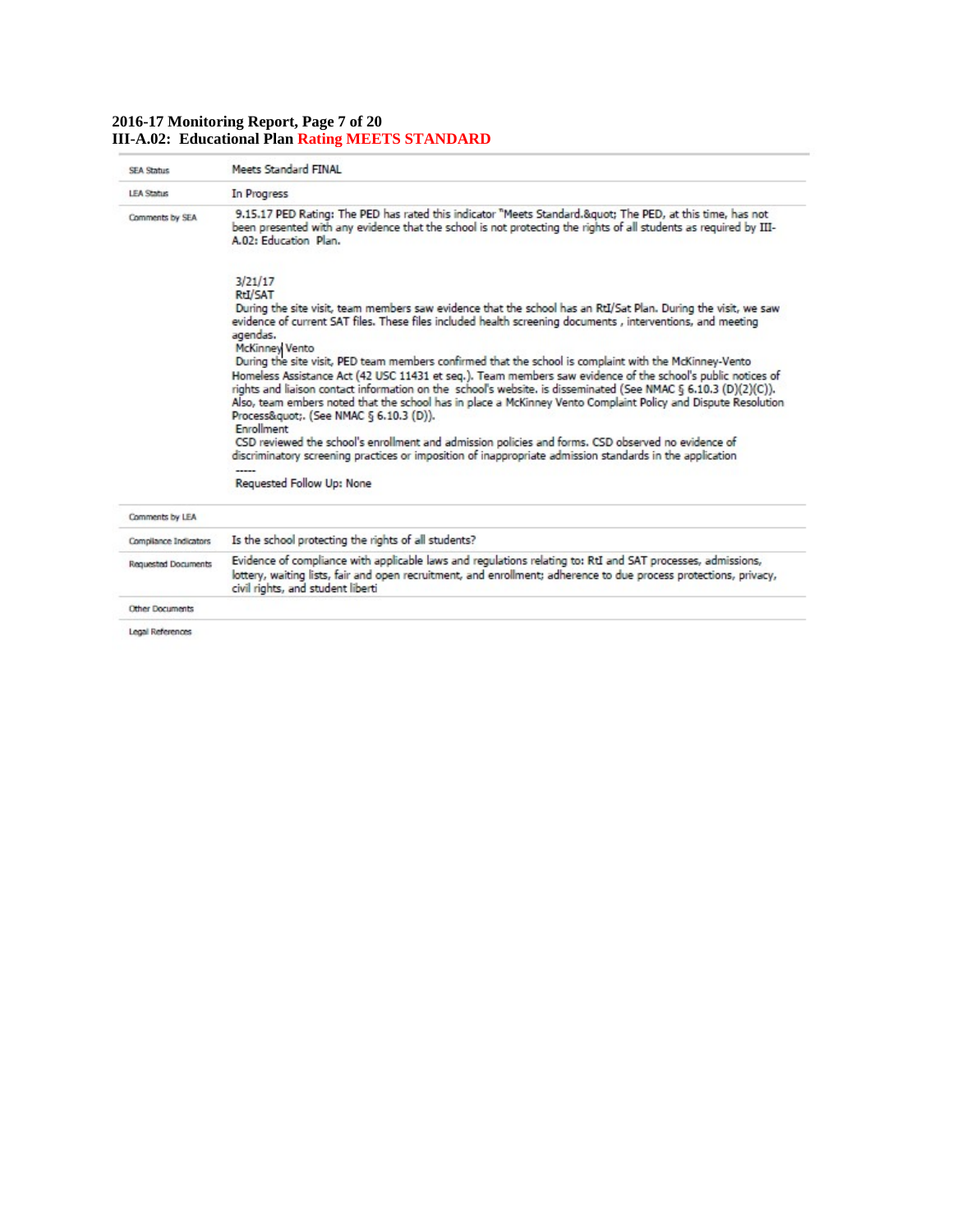# **2017-18 Monitoring Report, Page 8 of 21 III-A.02: Educational Plan Rating MEETS STANDARD**

| III. ORGANIZATIONAL PERFORMANCE FRAMEWORK<br><b>III-A.02: Education Plan</b> |                                                                                                                                                                                                                                                                                                                                                                                                                                                                                                                                                                                                                                                                                                                                                                                                                                                                                                                                                                                                                                                                        |  |
|------------------------------------------------------------------------------|------------------------------------------------------------------------------------------------------------------------------------------------------------------------------------------------------------------------------------------------------------------------------------------------------------------------------------------------------------------------------------------------------------------------------------------------------------------------------------------------------------------------------------------------------------------------------------------------------------------------------------------------------------------------------------------------------------------------------------------------------------------------------------------------------------------------------------------------------------------------------------------------------------------------------------------------------------------------------------------------------------------------------------------------------------------------|--|
| Updated 05/18/2018 by Baylor Del Roserio                                     |                                                                                                                                                                                                                                                                                                                                                                                                                                                                                                                                                                                                                                                                                                                                                                                                                                                                                                                                                                                                                                                                        |  |
| <b>SEA Status</b>                                                            | Meets Standard                                                                                                                                                                                                                                                                                                                                                                                                                                                                                                                                                                                                                                                                                                                                                                                                                                                                                                                                                                                                                                                         |  |
| <b>LEA Status</b>                                                            | In Progress                                                                                                                                                                                                                                                                                                                                                                                                                                                                                                                                                                                                                                                                                                                                                                                                                                                                                                                                                                                                                                                            |  |
| Comments by SEA                                                              | 05.02.18 Site Visit -<br>Student Assistance Team (SAT): The PED team reviewed one (1) of the SAT files that appeared consistent with<br>regulation requirements (see 6.29.1.9 NMAC). The team also reviewed three (3) 504 Plans that included<br>documentation (such as 'Student Progress for [student names]'. Specifically, the files included a "Notice of and<br>Invitation to SAT Meeting," "SAT Referral Packet," "SAT Meeting Summary Form," and so forth that appear to be<br>from the PED SAT Manual.<br><b>McKinney Vento:</b><br>The team observed a "McKinney-Vento Homeless Assistance Act" that was included in the Student "TGA Agenda<br>2017-2018." The team also observed a professional development agenda dated February 9, 2018 that included<br>the topic "McKinney Vento Homelessness Training" for staff. During the governing council's May 17, 2018 regular<br>meeting a McKinney-Vento Dispute Resolution Policy was reviewed and passed by the council moving the school<br>into compliance with regulation.<br>Requested Follow-Up: None. |  |
| Comments by LEA                                                              |                                                                                                                                                                                                                                                                                                                                                                                                                                                                                                                                                                                                                                                                                                                                                                                                                                                                                                                                                                                                                                                                        |  |
| Compilance Indicators                                                        | Is the school protecting the rights of all students, including, but not limited to, compliance with applicable laws<br>and regulations relating to the McKinney Vento Act, RtI/SAT processes, admissions, lottery, waiting lists, fair and<br>open recruitment/enrollment, discipline policies, adherence to due process protections, privacy, civil rights and                                                                                                                                                                                                                                                                                                                                                                                                                                                                                                                                                                                                                                                                                                        |  |

Generated by Web EPSS | December 2, 2020 9:58 AM

#### **2018-19 Monitoring Report, Pages 5-6 of 21 III-A.02: 1c) Educational Plan: protecting students' rights Rating MEETS STANDARD**



Generated by Web EPSS | September 7, 2020 6:52 PM

5 of 21

8 of 21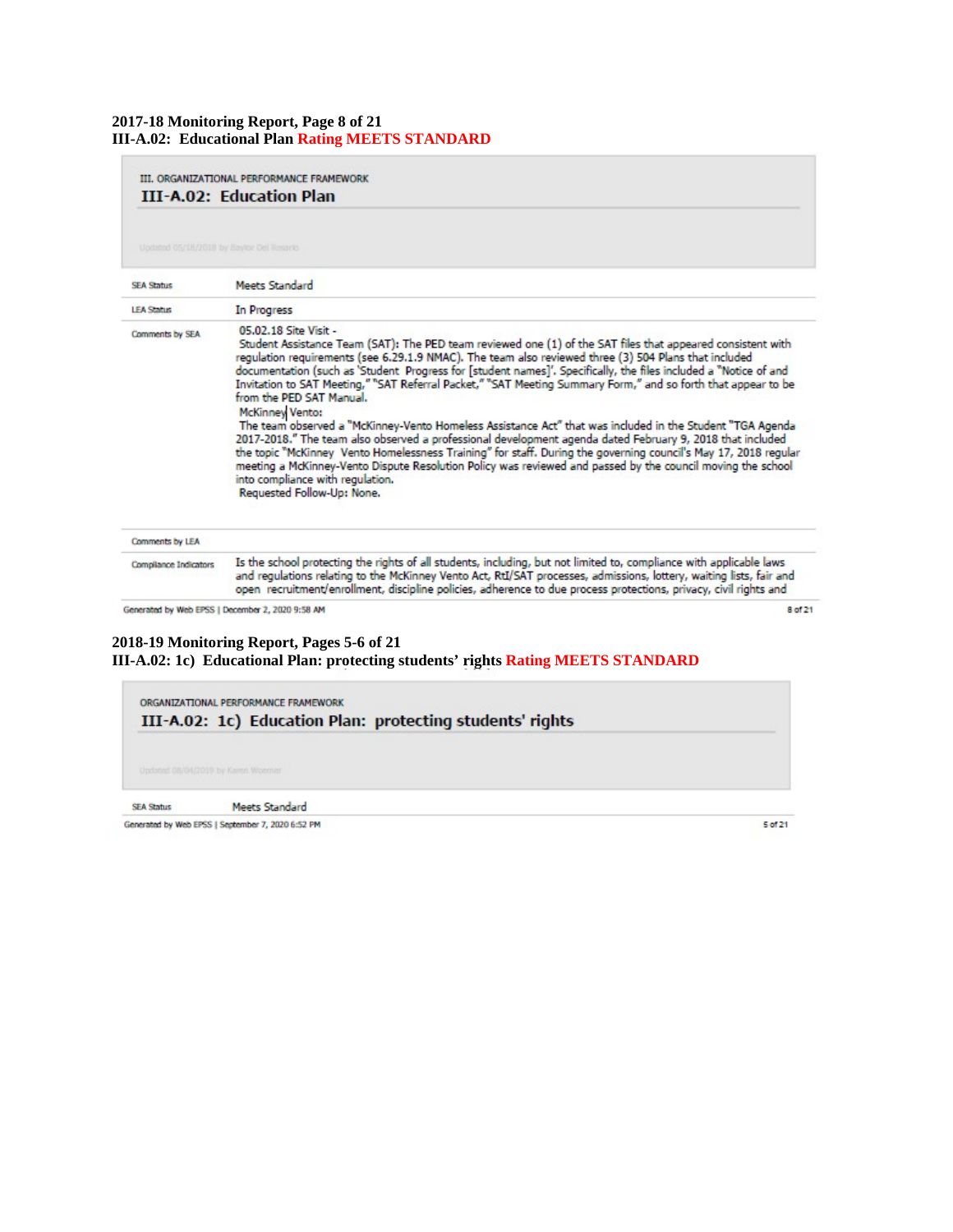| <b>LEA Status</b>          | In Progress                                                                                                                                                                                                                                                                                                                                                                                                                                                                                                                                         |
|----------------------------|-----------------------------------------------------------------------------------------------------------------------------------------------------------------------------------------------------------------------------------------------------------------------------------------------------------------------------------------------------------------------------------------------------------------------------------------------------------------------------------------------------------------------------------------------------|
| Comments by SEA            | 26 MAR 2019 Site Visit:<br>Enrollment/Lottery: According to the Director of Academics, the school has not reached its enrollment capacity<br>and did not require an active Lottery for the 2018-19 academic year.                                                                                                                                                                                                                                                                                                                                   |
|                            |                                                                                                                                                                                                                                                                                                                                                                                                                                                                                                                                                     |
|                            | McKinney-Vento: The school identified Keisha Matthews as its McKinney Vento liaison. K. Matthews had<br>completed the 20-hour online training in the previous academic year (15 JAN 2018), as reguired by all McKinney<br>Vento liaisons. At the time of the site visit, updated training requirements had not been provided by the State<br>Coordinator for Education of Homeless Children and Youth.                                                                                                                                              |
|                            | During the site visit, the PED team, observed McKinney Vento posters posted in front entrance bulletin board<br>area with the liaison's contact information visible to students. The school has partnered with community agencies<br>for various supports and resources such as: Community housing resources, local food banks, clothing banks, bus<br>passes, and school uniforms. The school uses the 'Student Housing Questionnaire' in the registration packet as its<br>primary source for identifying students that may be homeless or facing |
|                            | transition, and through conversations and word of mouth throughout the school year. As well as, a tab on the<br>school's web-page titled, "Resources for Homelessness", which outlines the student's educational rights and<br>contact information for the K. Matthews. Additionally, the school has a governing board approved McKinney<br>Vento dispute resolution that appears to align with Federal guidelines.                                                                                                                                 |
|                            | At the time of the site visit, the school had identified 15 students who qualify as homeless (3 sheltered, 10<br>doubled-up, and 2 in hotel). The school appears to be in compliance with the requirements of the McKinney Vento<br>Act.                                                                                                                                                                                                                                                                                                            |
|                            | SAT: The PED team observed three student SAT files that appeared consistent with regulation requirements<br>(NMAC 6.29.1.9). Specifically, the files included a parent invitation, SAT referral packet, and a SAT intervention<br>plan that appear to be from the PED SAT Manual. Two of the referral packets were submitted by one teacher on<br>10/15/18                                                                                                                                                                                          |
|                            | (with one meeting occurring on 12//8/18 and the other not until 3/21/19). Another SAT referral was submitted by<br>a second teacher on 12/10/18 (with meeting held on 12/11/18). Files also contained student test data and health<br>assessments.                                                                                                                                                                                                                                                                                                  |
|                            | The school offers a math/reading intervention for high school students. All middle school students are enrolled in<br>an extra math and reading course.                                                                                                                                                                                                                                                                                                                                                                                             |
|                            | Requested Follow-Up: None present at this time.                                                                                                                                                                                                                                                                                                                                                                                                                                                                                                     |
| Comments by LEA            |                                                                                                                                                                                                                                                                                                                                                                                                                                                                                                                                                     |
| Compilance Indicators      | Is the school protecting the rights of all students, including, but not limited to, compliance with applicable laws<br>and regulations relating to the admissions, lottery, waiting lists, fair and open recruitment/enrollment; discipline<br>policies including hearings, suspension, and expulsion; and adherence to due process protections, privacy, civil<br>rights and student liberties? How is the school implementing the McKinney Vento Act and Rti/SAT procedures?                                                                      |
| <b>Requested Documents</b> |                                                                                                                                                                                                                                                                                                                                                                                                                                                                                                                                                     |
| Other Documents            |                                                                                                                                                                                                                                                                                                                                                                                                                                                                                                                                                     |
| Legal References           | Age for Enrollment, minimum: NMSA § 22-8-2(M)<br>Enroll Any Time: NMSA & 22-1-4(C)                                                                                                                                                                                                                                                                                                                                                                                                                                                                  |

Enroll Any Time: NMSA § 22-1-4(C)<br>Enrollment and Lottery: NMSA § 22-8B-4.1 and NMAC 6.80.4.12(D)